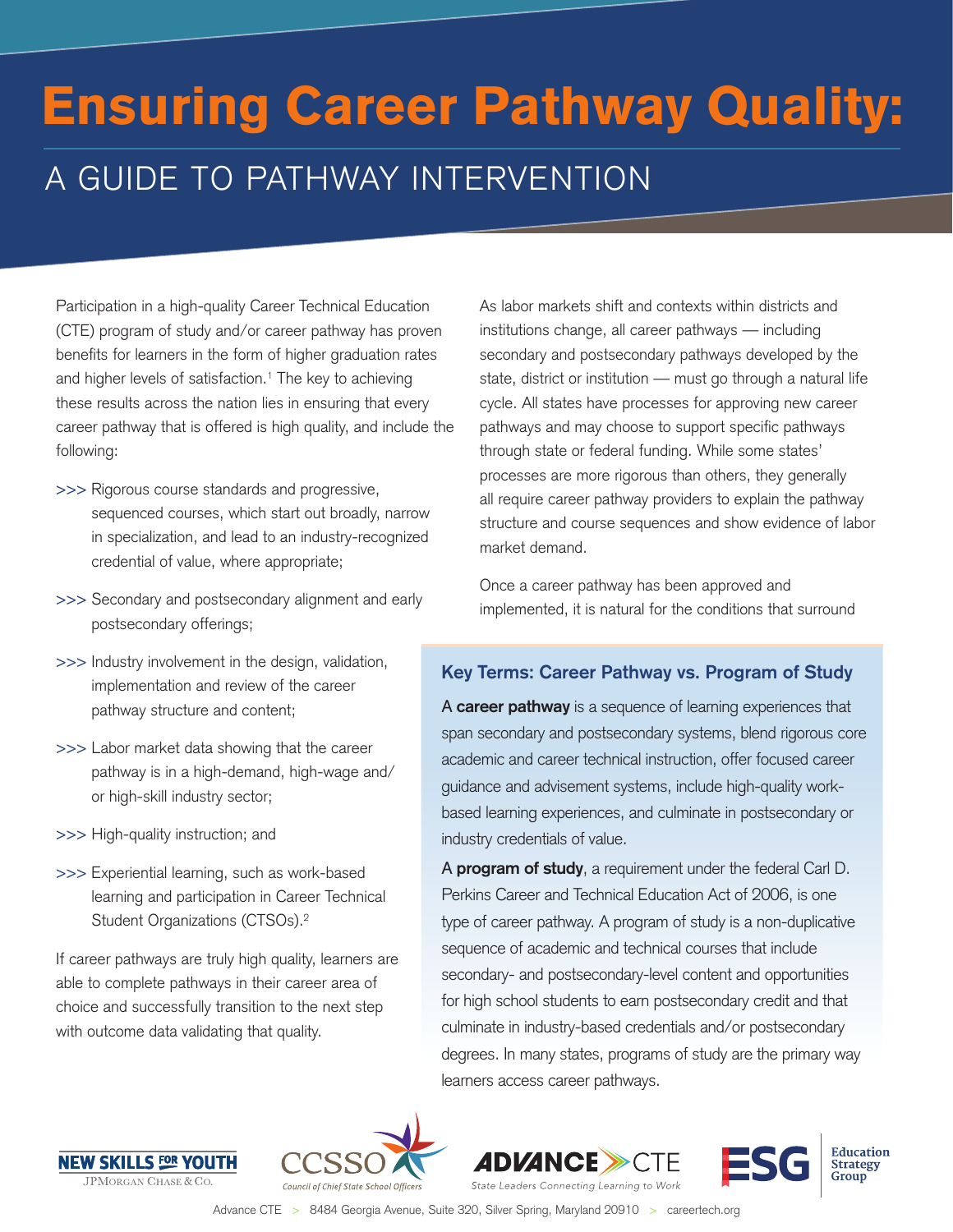

and support the pathway to change over time. A major employer may leave the area, or new technologies may be developed that change demand for certain careers. Instructors and other staff may come and go, along with employer partners. Student interest may vary over time, as might overall student enrollment in a school or district. At these points in a career pathway's life cycle, the state must make decisions about intervening in the operation of the pathway to ensure that learners are being well served.

Part of a state's responsibility is to ensure that public funds are directed to the career pathways that will most benefit

the learners, employers and communities they serve. This responsibility is most often exercised through regular monitoring of career pathway implementation at the state, district and institution levels; however, this process often lacks the step of determining whether specific interventions — including targeted technical assistance, full-scale transformation or program phase-out — are needed.

The flow chart in Figure 2 explores the options available to states. The option most frequently exercised is offering technical assistance or other resources to improve program quality and learner outcomes. However, if the career pathway has low labor market justification, technical assistance cannot change that situation. In that case, states have two options: Transform the career pathway into a related one with greater labor market demand and relevance, or if that is not possible, phase out the career pathway while allowing students who are currently enrolled to complete their coursework. States must have clear expectations and processes (and timelines) for each of these decisions and provide the support and options to have transitions happen smoothly.

States have multiple levers available to provide technical assistance and to transform and phase out programs. This guide will explore how states should use those levers to ensure that all learners benefit from participation in relevant, high-quality career pathways.

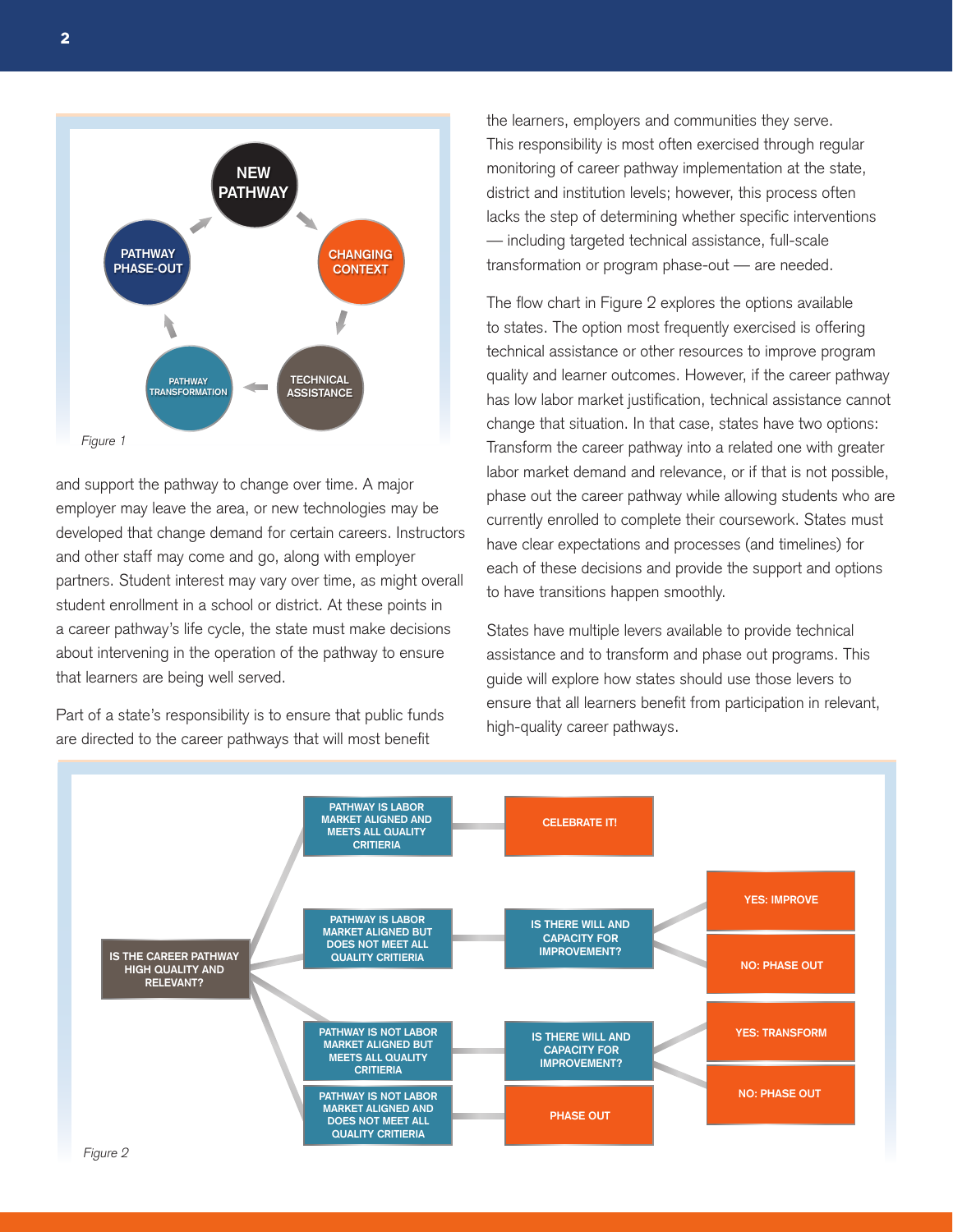# Determine if programs are high quality and aligned with labor market demand

The first step in examining career pathway quality is to gather all relevant qualitative and quantitative data available, with a focus on data related to any requirements for pathway approval (e.g., labor market alignment, early postsecondary opportunities, progressive sequence of courses, etc.), learner outcomes and equity and access.

**Tip:** One way to make the examination of all career pathways operating in the state more manageable is to first perform a cursory check of whether all of those pathways are still being offered. In some states, a state-approved career pathway can still remain "on the books" as an approved pathway even if it has already closed down, due to either the departure of an instructor or declining enrollment, and no longer receives state funding. States that approve CTE courses should look to see where they can remove low-quality, unused and/or redundant CTE courses from their approved list.

As states gather this information, they should examine what it conveys about the quality of the career pathway. First, and most importantly, states should determine whether the career pathway is providing high-quality, relevant outcomes for learners — i.e., is the pathway imparting the knowledge, skills and experiences learners need to enter the workforce in their field of choice and earn a livable wage while also having opportunity to access further education and training? And, are the outcomes equitable across populations or are there achievement or performance gaps for certain learners? Second, states should examine the career pathway's design and content. Are certain programmatic elements contributing to the overall quality of the career pathway in a positive or negative way? Could the state leverage any of these elements to make career pathway intervention more effective? States can use the following questions to guide their thinking:

## **Relevance**

- >>> Does current and projected labor market data justify the continued existence of this career pathway at its current capacity?
	- Does statewide or regional labor market information show that the industry in question is in demand through projected job openings and future wage growth, or can the institution show local need for the career pathway?

## **Quality**

- >>> Are learners achieving satisfactory outcomes after participating in this career pathway?
	- What is the enrollment trend? Is enrollment increasing? Is it holding steady? Is enrollment mirroring the overall composition of the school or institution?
	- How many learners are completing the career pathway and graduating on time?
	- Within six months of completion, how many learners are enrolled in further education or training, employed full time or enlisted in the military?
	- Do learners' course-taking patterns indicate an appropriate and deliberate sequence of instruction?
	- How many learners are obtaining industry-recognized credentials of value?
	- Are outcomes equitable across all learner populations?

All of these data points should result in a summary of the career pathway's reach and impact — how well learners are being served, how well the pathway is able to adjust to changes in industry expectations, and ultimately, how well learners are prepared for their next step upon leaving the pathway. States should invite relevant stakeholders, including industry partners, families, learners and teachers, to share their insights about the career pathway and its performance and relevance. Based on the analysis of the data and stakeholder input, a state can determine if intervention is required and move to the next step in this process.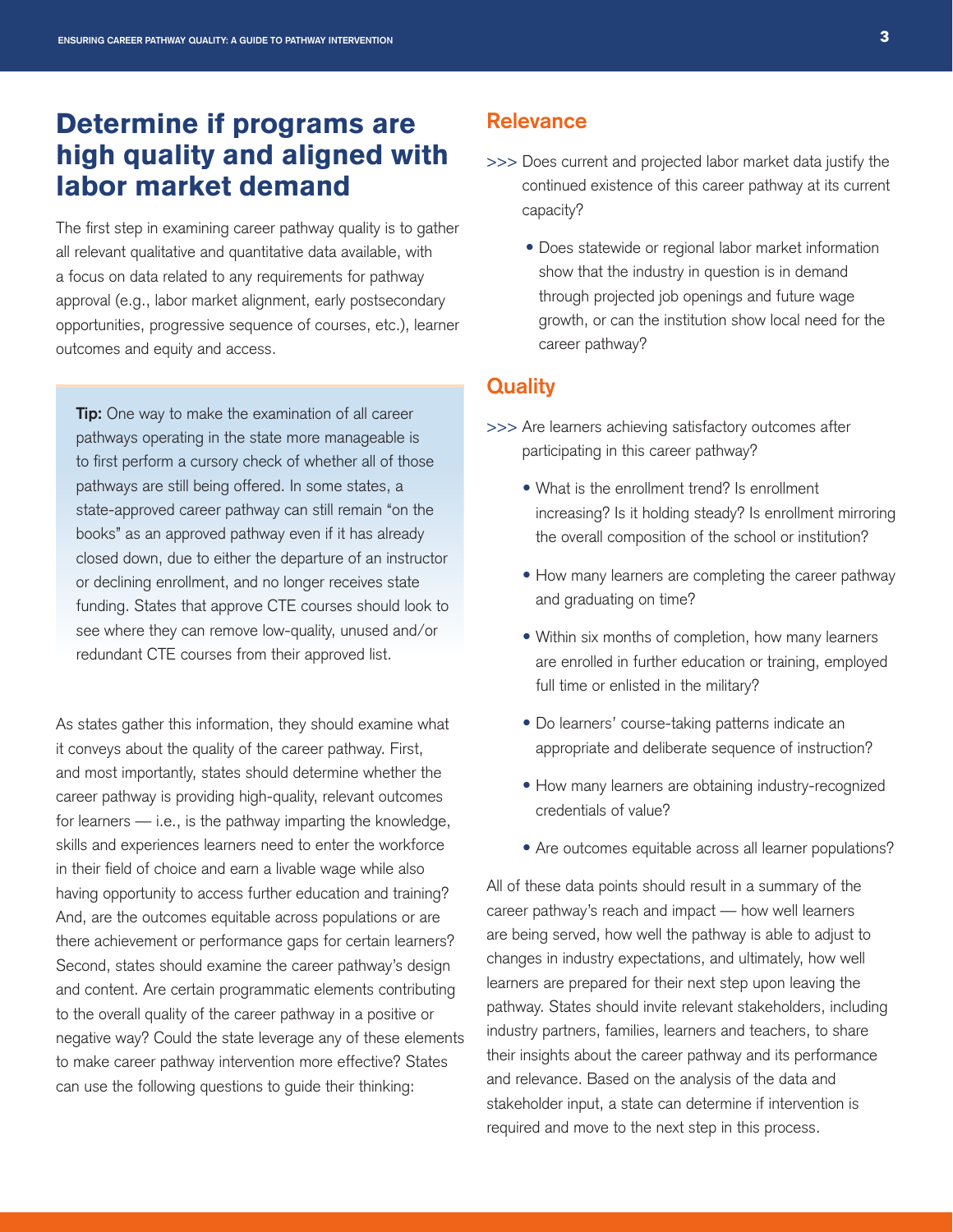This review of career pathways should happen on a regular basis over time, at least every few years if not annually. Additionally, certain events may trigger a career pathway review outside of the normal cycle. For example, if career pathway providers plan to change a certain percentage of the pathway curriculum, the state should take that opportunity to review the quality of the new curriculum.

# Option 1: Celebrate and examine high-quality and relevant career pathways

Many career pathways in a state may be both high quality and relevant. These career pathways should be celebrated and rewarded. This acknowledgment both rewards the career pathway providers for their work and provides examples to other providers of what a quality pathway should look like and how it should serve learners. Below are a few possible ways to celebrate high-quality career pathways:

- >>> Feature them in a state newsletter or on the state's website;
- >>> Develop an awards program, similar to Advance CTE's Excellence in Action awards, to celebrate and reward pathways across the state and in various Career Clusters®; 3
- >>> Arrange learning tours for other pathway providers to meet with and visit high-quality pathways;
- >>> Invite providers of high-quality pathways to present at state conferences or other professional development events;
- >>> Tap providers of high-quality pathways to serve as mentors or resources for others working to develop or improve pathways in related Career Clusters; and
- >>> Use the pathways as examples when talking to the media, policymakers or other partners to demonstrate high-quality.

# Option 2: Improve career pathway quality through technical assistance

Assuming there is labor market need for a career pathway and there are generally positive outcomes, states have a key role to play in supporting pathway improvement. Specifically, if a career pathway's data show that it is not meeting certain quality standards and learners are not having positive outcomes by every measure, states initially should offer technical assistance to improve the program quality, delivery and outcomes. Many states regularly provide technical assistance through the Carl D. Perkins Career and Technical Education Act of 2006 (Perkins) and the Every Student Succeeds Act, as well as through monitoring policies and processes established by state and/or accreditation requirements.

The first step in improving a career pathway is to conduct a more thorough analysis to examine the cause of the poor learner outcomes by asking questions such as:

- >>> What standards and curriculum are being used for this career pathway? When were they last updated and validated by content experts and industry partners?
- >>> Has the career pathway been designed to lead to an industry-recognized credential? Is that the right credential for that particular region and labor market, according to available labor market information?
- >>> For secondary career pathways, are dual enrollment and early college options available and easily accessible? Are learners successfully completing and transferring with advanced credit across secondary to postsecondary institutions?
- >>> For postsecondary career pathways, do articulation and transfer agreements exist across certificate, noncredit, two-year and four-year programs? Are learners successfully transferring with advanced credit across systems and institutions?
- >>> Does the advising and learner support system allow for seamless transitions between secondary, postsecondary and career? Do learners have the information they need to make the best choices for their situation?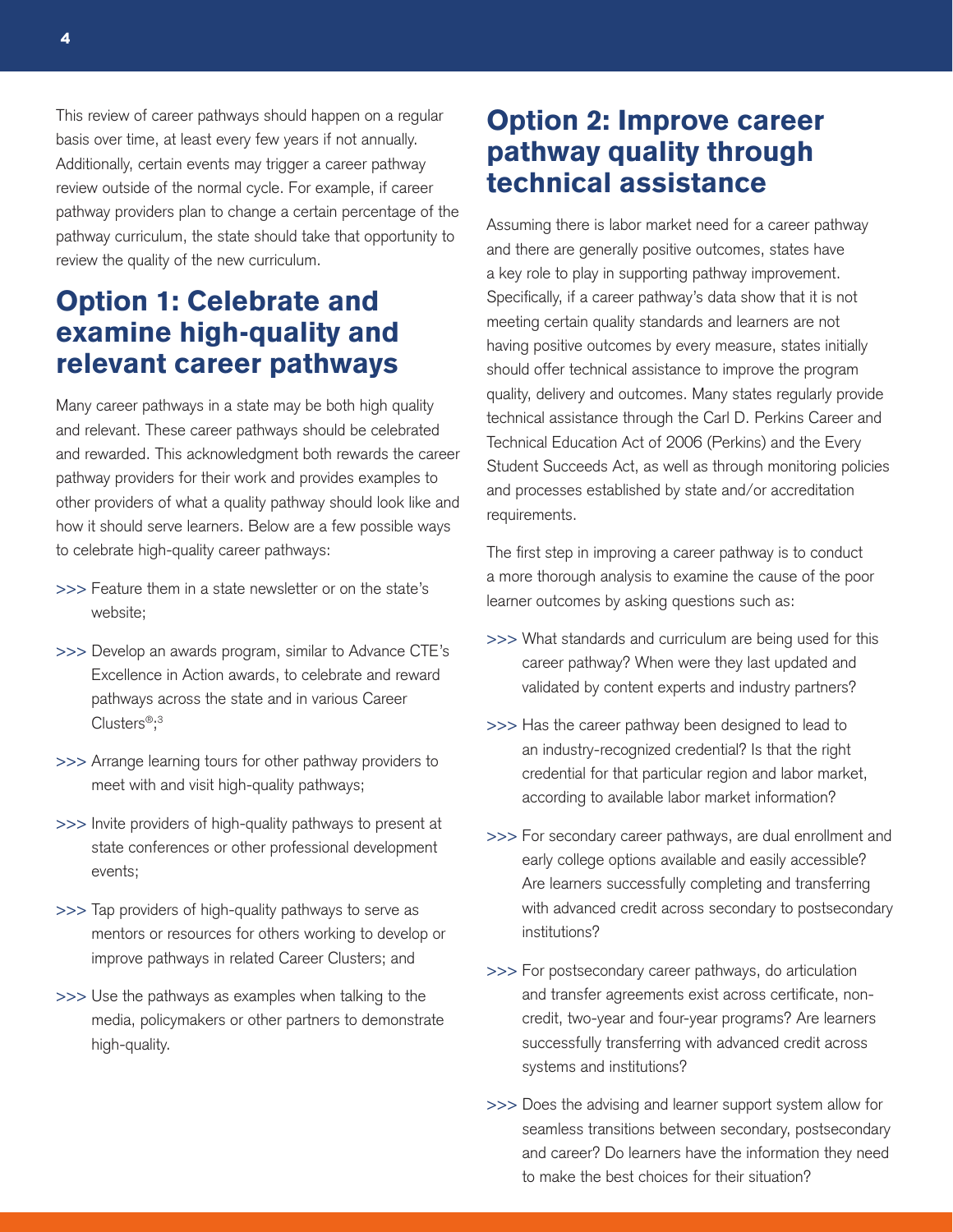# **MONITOR PROGRESS**

## **SUPPORT CREATION OF A PLAN**

## **SET ACTIONABLE TARGETS**

## **IDENTIFY SPECIFIC IMPROVEMENTS**

Figure 3

- >>> Are learners receiving high-quality instruction from instructors who have industry expertise?
- >>> Do learners benefit from high-quality experiential learning opportunities, including internships, apprenticeships and participation in CTSOs?

This analysis will provide a helpful diagnostic assessment of what technical assistance is needed. While the type and structure of technical assistance a state provides inevitably varies based on career pathway circumstances and the capacity of the state agency and regional service centers, all support should follow the same basic tenets:

- >>> Identify the specific improvements needed;
- >>> Work with local administrators to set realistic and ambitious improvement targets;
- >>> Support local administrators in developing a plan to reach improvement targets, including providing content information, data support and access to external consultants, where appropriate; and
- >>> Continually monitor the improvement process, with regular check-ins and plan adjustments, as needed.

States should also provide technical assistance on a larger scale through professional development events and resources focused on areas of common challenge, including career pathway design, industry engagement and other

implementation challenges. State conferences and events should be designed with meeting specific improvement needs as session objectives. They should also function as feedback loops between the state and local practitioners to help the state determine how effectively professional development needs are being met.

# Option 3: Transform career pathways that are no longer relevant

States may also choose to transform a career pathway into a related pathway that has more relevance in the current or emerging labor market. This option is particularly effective when the career pathway in question is well designed, well run and well-staffed but no longer has sufficient labor market justification or if enrollment is declining due to lack of student interest. For example, some family and consumer sciences career pathways have transformed into health care pathways, supplying much-needed employees in the health care field. Transformation is also a great option for courses and small programs that are offered in high-demand fields but have not been fully developed into high-quality career pathways. For example, a one-off, high-quality carpentry course could be built into a full-fledged construction career pathway. This type of transformation involves expanding on a good foundational course to include more options and opportunities for learners.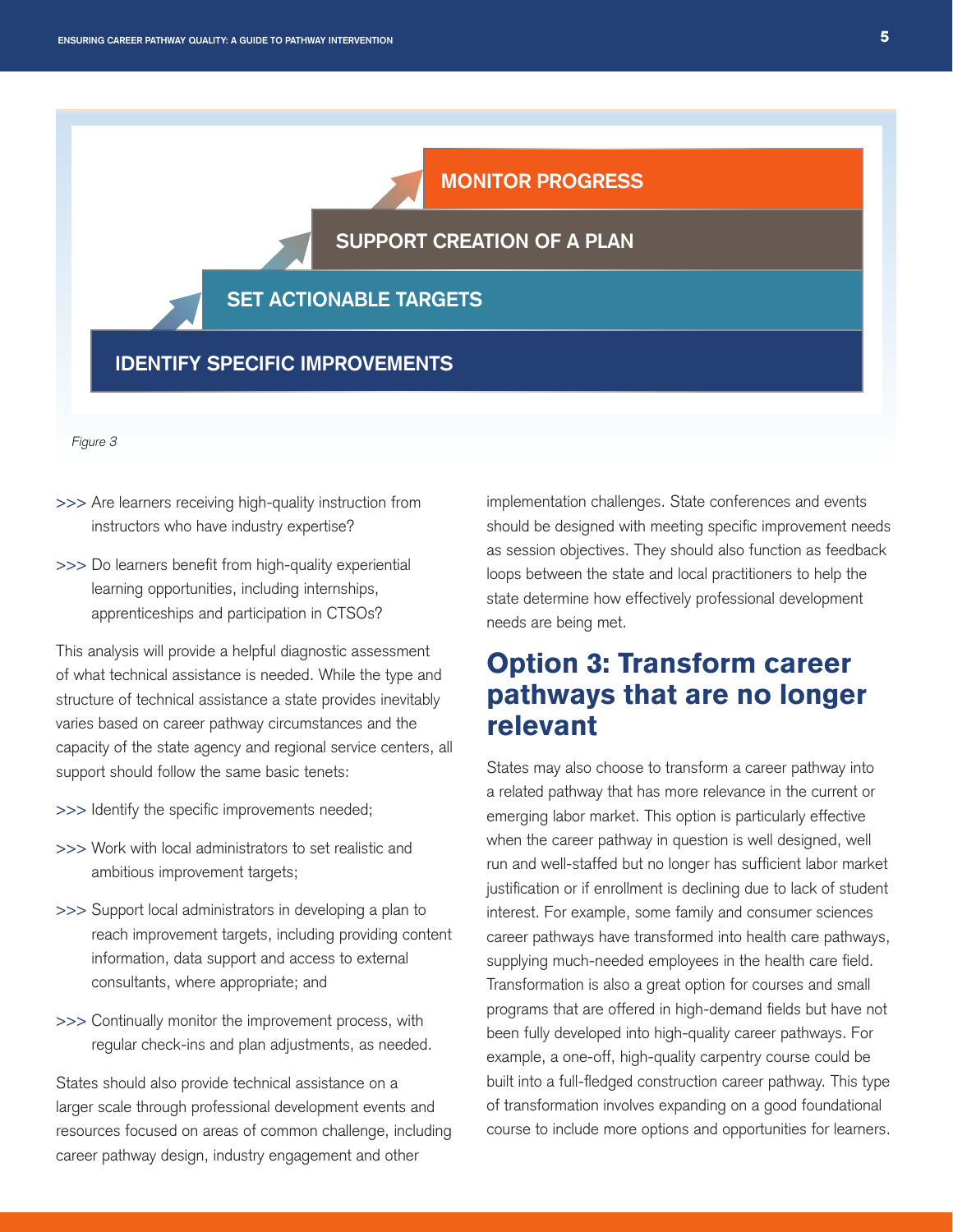#### **Transformation in Practice**

The Early Childhood Education program of study in Peoria Unified School District in Glendale, AZ, transformed from a program that primarily focused on child care to one that prepares learners for a career as a classroom leader. The career pathway began as a home economics program focused on child care. However, after working with the Arizona Department of Education and local employers, the career pathway providers improved and expanded the pathway to allow secondary students to earn a Child Development Associates industry credential, as well as certificates in CPR/First Aid and food handling, all necessary credentials to work in childhood education. As part of the pathway's transformation, the pathway now has articulation agreements that allow students to enroll with advanced standing at two- and fouryear institutions. This transformation was crucial for the program to remain relevant because Arizona has a relatively low demand for day care and nursery employees but a high demand for educators.<sup>4</sup>

To transform a career pathway, states must first determine whether the local community, including institution leaders, families, employers and community organizations, understands the importance and necessity of the transformation. If not, the state will need to build understanding and buy-in for the transformation or it cannot happen.

States should use labor market data to show how the career pathway, as it currently exists, is not meeting employer needs and is not providing learners with an experience that will lead them to a fulfilling, high-demand career with growth potential. States should begin with key champions, such as members of advisory committees or workforce boards, who understand the importance of career pathways that are aligned with labor market needs. States can encourage those champions to be advocates with other stakeholders, including instructors, families and learners. States also can work within the district or institution to gain internal buy-in for the shift from the beginning. States should communicate throughout the process with all stakeholders so they are included in the

process and understand the career pathway is not being eliminated but transformed into something even better.

The transformation process will require support and assistance from the state and any regional service centers, particularly in providing instructors with professional development that allows them to teach content in this new career pathway. This process will not be immediate, and it may happen in deliberate phases as new courses are developed and implemented.

# Option 4: Phase out career pathways that are low quality and no longer relevant

One of the hallmarks of high-quality career pathways is that they respond to the needs of the labor market and economy. To retain this characteristic, a natural part of the career pathway life cycle is phasing out programs to devote resources and capacity to new, more relevant and/or higher quality pathways. This decision is not easy for states to reach or implement; it should be done with great care and within a clearly defined and transparent process. All states should have a process for retiring career pathways that is clearly documented and includes stakeholder input and buy-in throughout. Considerations for a phase-out policy include:

# **Timeline**

The timing and duration of program closure is a significant consideration — states should take time to build broad support for the program closure while also ensuring that the program is closed in a timely manner.

Once the decision has been made to phase out a career pathway, no new learners should be allowed to enroll in that pathway. If the career pathway is low quality and will not meet the needs of learners, allowing new enrollments is harmful. The state should allow learners already enrolled in the career pathway to complete the pathway, or should facilitate the process of transferring to a different option. The state should also provide support to temporarily boost career pathway quality and access to career advising for these learners so that they are given better chances for success. For example, if a career pathway is being phased out due to low labor market demand, what can the state do to help learners find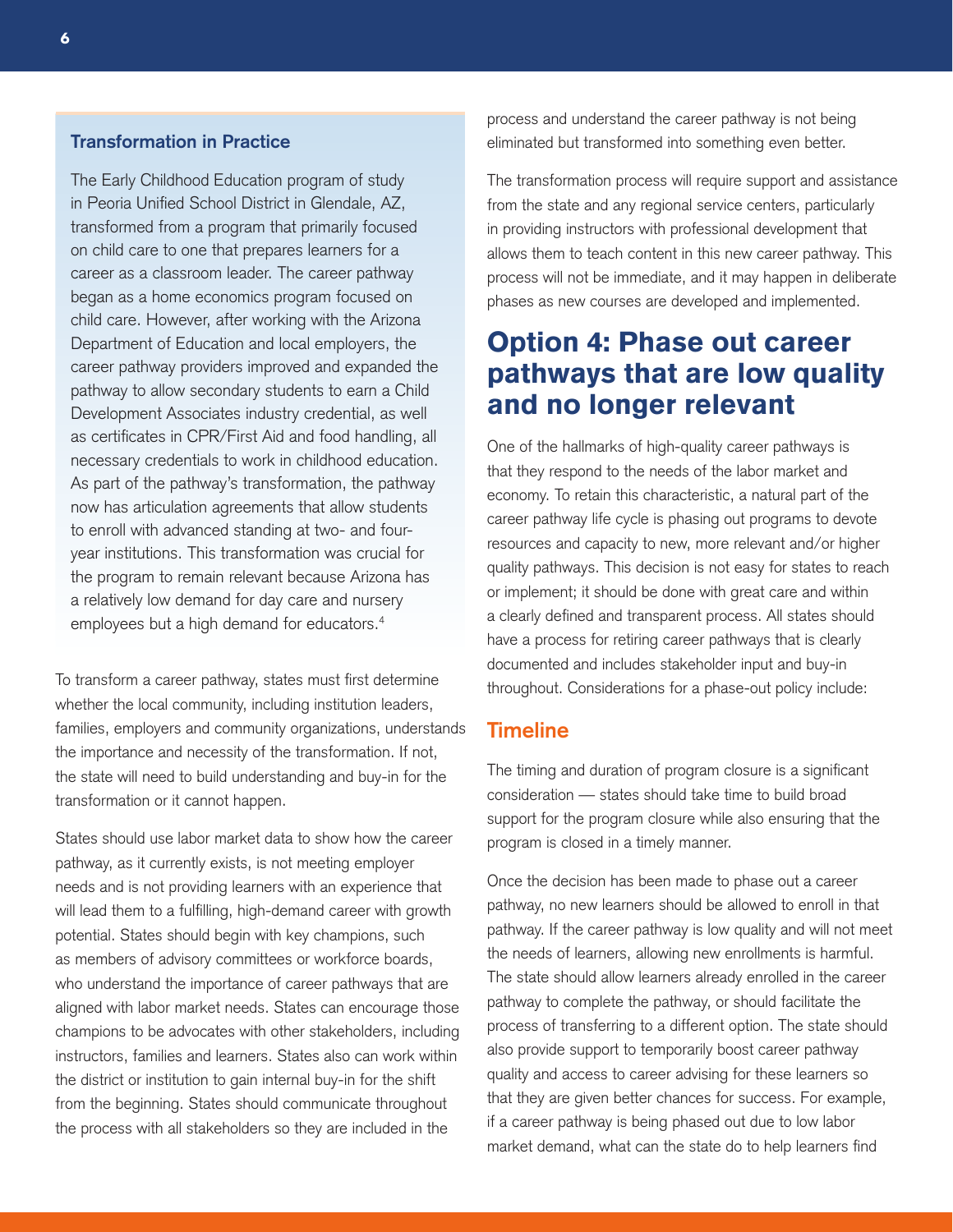## **Levers states can use to phase out career pathways**

#### **>>> Perkins monitoring**

All states conduct monitoring of CTE pathways through their Perkins implementation plans. States can use these processes to identify low-quality and low-relevance career pathways and either phase out those pathways or rescind funding.

#### **>>> State process monitoring**

In addition to Perkins requirements, many states have approval and review policies and processes for career pathways that receive state funds. If these processes are rigorous, they can be used to phase out low-quality and low-relevance career pathways or at least to rescind state funding.

#### **>>> CTE course/standards approval**

When states update CTE courses and standards to keep up with industry advancements and new labor market needs, they can use that opportunity to phase out courses or programs that are redundant, low quality and/or not relevant.

employment in similar fields or in other regions of the state where labor market demand might be higher? How can the state help learners enroll in other career pathway courses related to their desired field of study to help round out their experiences? If a career pathway is being phased out due to low-quality content or instruction, can temporary external support be provided to supplement instruction?

As currently enrolled learners make their way through the career pathway, the state should work with school districts and postsecondary institutions to transfer instructors to other pathways in similar content areas, if appropriate. Assuming instructor quality was not the core issue with the career pathway being phased out, instructors should receive additional professional development as they navigate this transition to keep them engaged in the system and not

further exacerbate the CTE teacher shortage many states are facing. These personnel could also serve in other capacities, such as work-based learning coordinators or career coaches — positions for which many states are only increasing their demand.

### **Stakeholder engagement and buy-in**

Given the complexity and sensitivity of closing down a program, stakeholders support is critical to a smooth phase out process. Specifically, states should:

- >>> Start by engaging with leaders in the district or institution and discussing the career pathway's challenges. If the state has a well-established monitoring process focused on quality and relevance, administrators should not be surprised by this phase-out, and they must be included in the decision-making process as soon as the career pathway's challenges have been identified.
- >>> Identify stakeholder champions (institution and district leadership, industry partners, etc.) in the area, and communicate with them about the importance of quality and relevance in career pathways.
- >>> Prepare a clear justification for why this career pathway must be phased out, and share it with all relevant stakeholders. Is this phase-out because of a statewide policy change or something specific to this career pathway? What data show the low quality and relevance of the career pathway?
- >>> Discuss any previous efforts to improve or transform the career pathway to show what other options have been explored.
- >>> Once a base of support for phasing out the program is in place, implement a communications plan that ensures regular two-way communication with other internal and external key stakeholders throughout the process.
- >>> Throughout the creation and duration of this career pathway, numerous partners and stakeholders were engaged in providing thought partnership, input into pathway design and opportunities for experiential learning. States should support local districts and postsecondary institutions to find new ways to sustainably engage these partners.